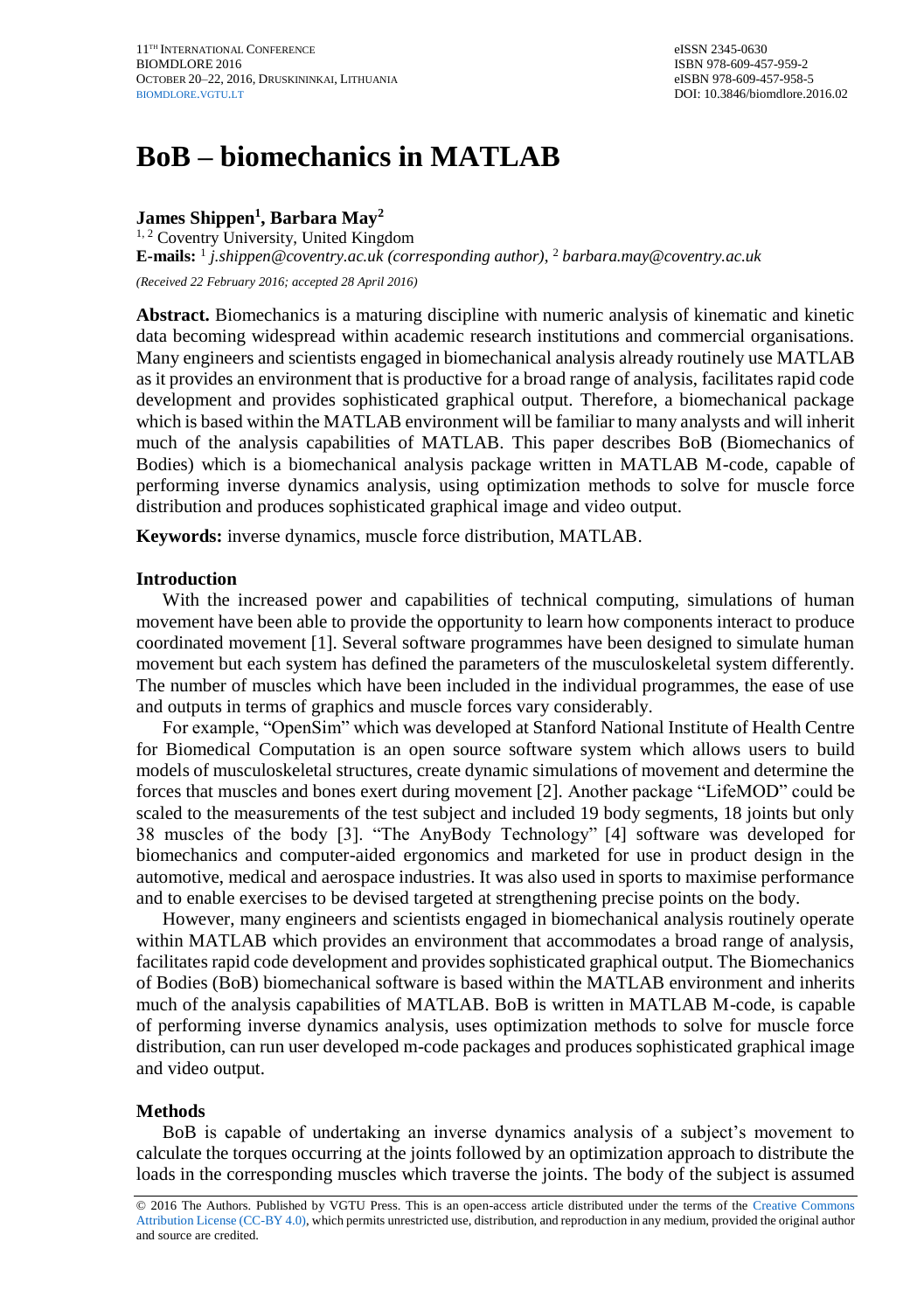to be composed of a number of rigid segments, each with associated mass and rotational inertia properties. These segments are interconnected by joints. Forces act between these segments due to muscles which cross one or more joints. Additionally, external forces, for example ground reaction forces, act on the subject. BoB also contains a muscle model comprising approximately 600 muscle units including the major locomotor muscles of the body.

Inverse dynamics is used to calculate the torques at the joints corresponding to the observed motion and external forces from which the muscles loads are calculated. However, there is not a unique solution as the number of muscles is greatly in excess of the number of joints and hence the number of torques. Therefore, it is necessary to select the one solution for the infinite possible solution which minimises a cost function. Numerous cost functions have been proposed [5]; by default, BoB uses the sum of the square of the muscle activations for the cost function where muscle activation is defined as the muscle force divided by the muscle maximal isometric load. This function has the effect of reducing the maximum muscle activation which will reduce the propensity to fatigue and hence the function can be physiologically justified; however arbitrary user defined cost functions can also be implemented. The optimised solution must also satisfy a set of equality conditions (the external torques due to external forces and segmental inertial forces must equal the torque due to the surrounding muscles at each joint) and inequality conditions (the load in each muscle must be positive as the muscle cannot push and the load must be less than the maximum force the muscle can generate). The minimization of the cost function, subject to equality and inequality constraints, is solved using the interior-point-convex algorithm implemented in the MATLAB QUADPROG [6] function. The interior-point-convex algorithm attempts to follow a path that is strictly inside the constraints. It uses a presolve module to remove redundancies, and to simplify the problem by solving for components that are straightforward. If the cost function is a higher order than quadratic the Interior Point algorithm is implemented in the FMINCON [7] function.

To undertake the inverse dynamics analysis, the time history of the joint articulations, and their time derivatives, must be available. BoB can accept joint angles as closed form equations which are a function of time however this is typically limited to idealized situations such as teaching examples. More realistic joint angle time histories are obtained from motion capture systems – BoB has an interface to read motion capture data directly from C3D files as produced by optical tracking systems Vicon, Qualisys and CodaMotion systems and MVNX files from the Xsens magneto-inertial system. As an example of an application of the BoB biomechanical analysis software, the loads in the lumbar region of the back were calculated for 7 amateur and 4 professional horticulturalists during hedge trimming. The movements of the subjects were measured using a 12 camera Vicon optical tracking system. The ground reaction forces were measured using 2 AMTI OR6-7 forceplates.

#### **Results**

Following the measurement of the subjects' movements and external forces, BoB was used to calculate the torques occurring at each of the major joints and the muscle force distribution as described above. Figure 1 shows an example of the muscle loading distribution. The joint contact loads were calculated by the vector summation of the forces of constraint at the joints and the forces in the muscles traversing the joint. Figure 2 shows typical joint contact forces occurring between the sacrum and L5 vertebra for amateur and professional horticulturalists.